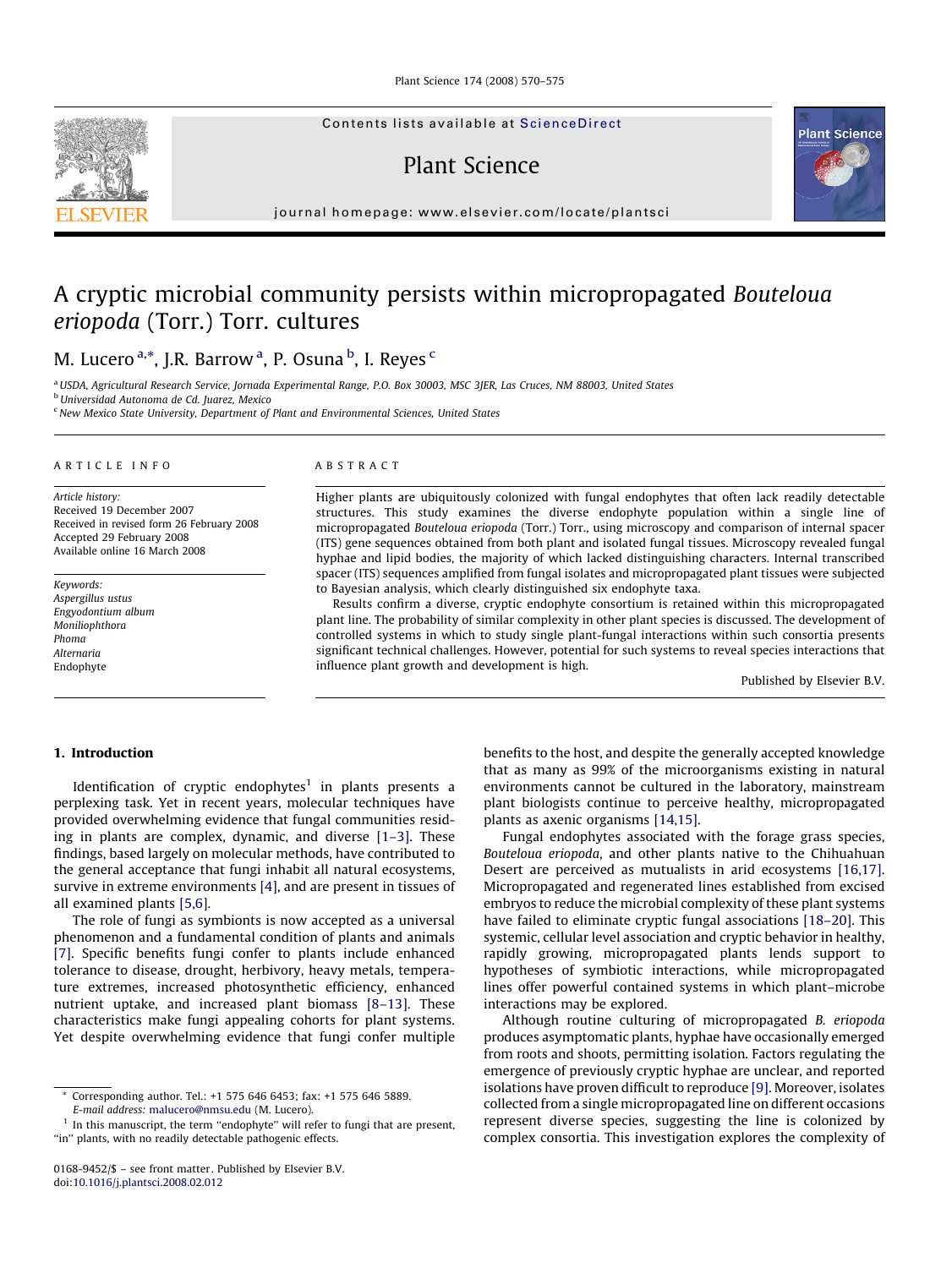<span id="page-1-0"></span>the B. eriopoda endophyte community using universal and specific PCR primers to amplify internal spacer region (ITS) rDNA from a single plate of B. eriopoda callus tissue. Sequences cloned from these amplicons were compared to the host grass, isolated endophytes, and known fungal sequences to classify source organisms and to evaluate the diversity of both cultured and uncultured fungal endophytes present.

## 2. Methods

#### 2.1. Micropropagation of B. eriopoda

The regenerated plant lines described in Osuna and Barrow [\[21\]](#page-5-0) provided the source material for this study.

## 2.2. Tissue staining and light microscopy

Established methods for trypan blue and sudan IV [\[18,22\]](#page-5-0) staining were used to detect fungal presence in regenerated plant tissues. Slides were mounted and examined with a Zeiss Axiophot microscope with conventional and differential interference contrast optics at 1000 $\times$ . Digital images were captured and processed using Auto-Montage 3D software by Syncroscopy.

## 2.3. Electron microscopy

For scanning electron microscopy, fresh tissues were harvested and analyzed within 1 h by placing samples in the vacuum chamber of a Hitachi S3200N scanning electron microscope under variable pressure mode.

## 2.4. DNA extraction, amplification, cloning, and sequencing of isolated endophytes

Fungal hyphae observed on the root surface of nutrient depleted, regenerated B. eriopoda plantlets were physically scraped from the root and harvested hyphae were divided into two aliquots. One aliquot was freeze dried, the second was plated on PDA. Four fungal species were isolated in this manner, each from a different plantlet originating from the same callus line. One species, putatively identified as ''unknown,'' did not proliferate on PDA. The others included a putative Aspergillus ustus and two species which only exhibited vegetative growth, a putative Engyodontium album and a putative Moniliophthora. Rooted B. eriopoda plantlets with protruding hyphae and fungal isolates thought to be Moniliophthora were donated to M. Catherine Aime, who confirmed identification as Moniliophthora to the genus level [\[23\]](#page-5-0). DNA from living or freeze-dried fungal tissues of the remaining isolates was extracted using the UltraClean Plant

Table 1

Sequences amplified from B. eriopoda plant tissues or fungal isolates

DNA Isolation Kit as per the manufacturer's instructions (MoBio Laboratories, Inc., Solana Beach, CA). The internal transcribed spacer (ITS) region consisting of ITS-1, the 5.8S ribosomal RNA gene, and ITS-2 was amplified from each isolate using the primers and annealing temperatures described in Table 1. The majority of primers used were among the universal and fungal specific primers described by White [\[24\]](#page-5-0) or by Gardes and Bruns [\[25\]](#page-5-0). Amplicons were cloned and sequenced as described in the following section.

## 2.5. DNA extraction, amplification, cloning, and sequencing of plant and unisolated endophytes

Total genomic DNA was sampled from B. eriopoda callus tissue produced from regenerated plants. Callus was frozen in liquid nitrogen, ground to a fine powder, and stored at  $-80$  °C prior to DNA extraction. Extraction was performed as described above. DNA was amplified using primer pairs and annealing temperatures indicated in Table 1. PCR products were cloned into a pCR2.1 cloning vector using the TA cloning<sup>®</sup> kit (Invitrogen product number K2040-40) according to the manufacturer's protocol. Clones were sequenced using M13 forward and reverse primers, Applied Biosystems Big Dye Terminator v3.1 Cycle Sequencing Kit, and an applied Biosystems 3100 Genetic Analyzer. To minimize potential for contamination of PCR reactions, all amplifications were carried out in a PCR hood which was UV treated for 6 h prior to each use. Dedicated, UV resistant pipettors were used with factory sterilized barrier tips to avoid introduction of extraneous DNA. The pipettors were stored in the PCR hood and UV treated prior to each use.

DNA from callus and fungal isolates was also amplified using the species-specific primers AustsF2-1 and AustsR1 and annealing temperatures described by Haugland [\[26\].](#page-5-0) Products were amplified using Taq PCR Master Mix (Qiagen, Inc.) according to the manufacturer's instructions.

## 2.6. Phylogenetic analysis of ITS sequences

DNA extracted from whole plant, leaf, or callus tissues of the B. eripoda line used in this study was believed to contain a mixture of plant and fungal genomes. Although the universal primers developed by White et al. [\[24\]](#page-5-0) were designed to target fungal rDNA, plant sequences are frequently amplified with these primers. Seven unique clone sequences obtained from the micropropagated plants are listed in Table 1, along with sequences obtained from fungal isolates. These sequences were included in a multiple alignment with 5 previously characterized GenBank accessions (AB106650 from Engyodontium album [\[27\]](#page-5-0), AY373873 from Aspergillus ustus [\[26\],](#page-5-0) DQ303008 from Mycosphaerella pseudafricana [\[28\]](#page-5-0), AF126816 from Phoma glomerata [\[29\]](#page-5-0), and U05195 from Alternaria alternata

| Forward primer ID | Reverse primer ID | Annealing temperature $(°C)$ | DNA source                                                                      | Taxonomic grouping | <b>GenBank accession</b> |
|-------------------|-------------------|------------------------------|---------------------------------------------------------------------------------|--------------------|--------------------------|
| ITS1 [23]         | ITS4 [23]         | 53                           | Micropropagated B. eriopoda                                                     | Grass              | DO497245                 |
| ITS1 [23]         | ITS4 [23]         | 53                           | Micropropagated B. eriopoda                                                     | Grass              | DQ497244                 |
| 18S [40]          | 28S [40]          | 55                           | Micropropagated B. eriopoda                                                     | Grass              | EU338389                 |
| ITS1 [23]         | ITS2 [23]         | 57                           | Micropropagated B. eriopoda                                                     | Grass              | EU338384                 |
| ITS1-F [24]       | <b>ITS2</b> [23]  | 57                           | Micropropagated B. eriopoda                                                     | Basidiomycete      | EU338386                 |
| ITS1-F $[24]$     | ITS4 $[23]$       | 55                           | Micropropagated B. eriopoda                                                     | Ascomycete         | EU338387                 |
| ITS1-F [24]       | ITS4 [23]         | 55                           | Micropropagated B. eriopoda                                                     | Ascomycete         | EU338388                 |
| ITS1-F [24]       | <b>ITS4B [24]</b> | 55                           | Moniliophthora sp. isolated from<br>micropropagated B. eriopoda                 | Basidiomycete      | AY916754                 |
| ITS5 [23]         | ITS4 [23]         | 53                           | Putative Aspergillus ustus isolated<br>from micropropagated B. eriopoda         | Ascomycete         | DQ649073                 |
| ITS5 [23]         | ITS4 [23]         | 53                           | Putative Engyodontium album<br>isolated from micropropagated B. eriopoda        | Ascomycete         | DQ649066                 |
| ITS1-F [24]       | ITS4 [23]         | 53                           | Unidentified fungal hyphae excised<br>from roots of micropropagated B. eriopoda | Ascomycete         | DQ520628                 |

Forward and reverse primers and annealing temperatures used in PCR are shown.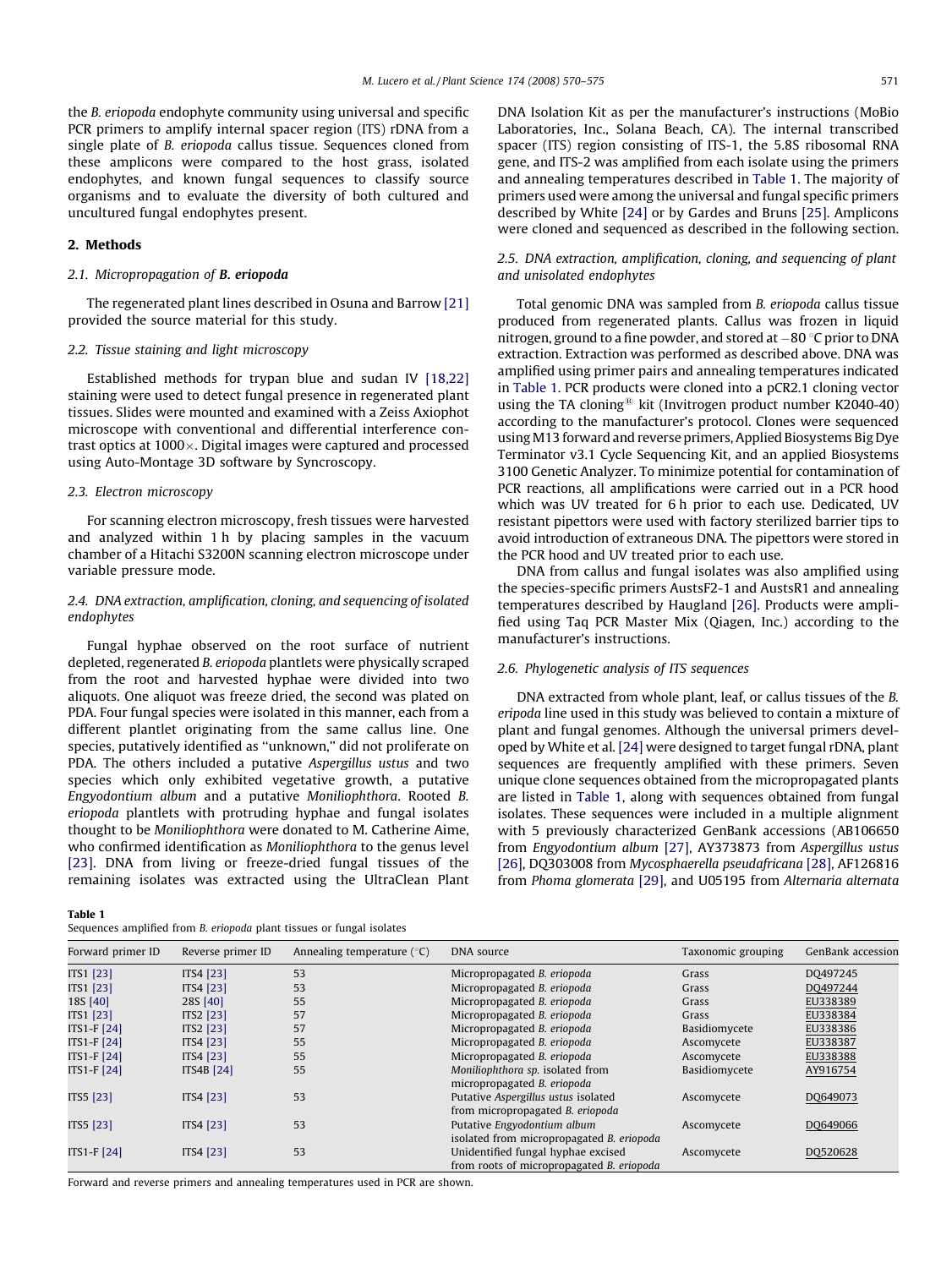[\[30\]](#page-5-0)) associated with well described source organisms from published phylogenies. Multiple alignment was performed in ClustalX software version 1.81 [\[31\]](#page-5-0) using a pairwise gap opening of 10 with a gap extension of 0.10. The multiple alignment gap opening was 10, with a gap extension of 0.20. Divergent sequences were delayed 30%. After manual examination of the alignment, alternate parameters were tested. However, they did not improve the alignment quality. The final alignment was trimmed to a 457 base pair consensus sequence which included all of the 5.8S subunit region and partial spans of ITS1 and ITS2. The grass sequence EU338384 was removed from the alignment. The sequence was considered uninformative because it aligned completely with the DQ497244, but lacked ITS2. Another clone, EU338386 also lacked ITS2. However, this clone was left in the alignment because it represented the only putative basidiomycete sequence obtained from direct amplification of total plant DNA. A Bayesian tree [\(Fig. 3\)](#page-4-0) was constructed Mr. Bayes v. 3.0 [\[32\]](#page-5-0) using 1,000,000 generations and a sampling frequency of 250.

## 3. Results

# 3.1. Microscopy

Fungal endophytes with and without cell walls were observed following staining with trypan blue and sudan IV in photosynthetic, meristematic, and stomatal complex cells (Fig. 1a–c, respectively) of regenerated plantlets. Meristematic tissues integrated with trypan blue stained fungal tissues of a root initial emerging from regenerated B. eriopoda are shown (Fig. 1b) in proximity to sudan IV stained lipid bodies.

In undifferentiated suspension cells [\(Fig. 2](#page-3-0)a), blue and red stained tissues are observed between the plant cell walls and membranes. Electron microscopy of callus reveals fungal networks associated with the undifferentiated cells (IIb). With the exception of a single Aspergillus ustus conidiophore on the root of a regenerated plant ([Fig. 2](#page-3-0)c), which represented <0.001% of examined root sections, and numerous microhair-like teliospores ([Fig. 2d](#page-3-0)) observed on leaf surfaces, fruiting bodies were not detected.

## 3.2. Aspergillus ustus

An Aspergillus ustus isolated from the roots of regenerated plants produced an ITS sequence and fruiting bodies consistent with other Aspergillus ustus strains (GenBank accession no. DQ649067). A single A. ustus-like conidiophore [\(Fig. 2c](#page-3-0)) was also observed on single root section taken from a regenerated plantlet. PCR amplification of total DNA extracted from B. eriopoda shoots utilizing species-specific primers optimized for detection of A. ustus by Haugland et al. [\[26\]](#page-5-0) produced an 88 base pair fragment (not shown). The same sized fragment was obtained by direct amplification of DNA from A. ustus isolates, but was not observed in amplifications of either Aspergillus niger or Monoliophthora DNA. A. ustus has been isolated previously from both native and in vitro populations of B. eriopoda [\[9\].](#page-5-0)

## 3.3. Putative Engyodontium album

A putative Engyodontium album, identified only by ITS sequence homology to other isolates of that species [\[27\]](#page-5-0) was isolated from the roots of regenerated plants (GenBank accession no. DQ649066). This isolate represents the second isolation of E. album from the plant line [\[9\]](#page-5-0).

## 3.4. Putative Urediniomycete

Light and electron microscopy have revealed a series of bicellular, microhair-like structures in B. eriopoda [\(Fig. 2](#page-3-0)d) which are connected



Fig. 1. Bouteloua eriopoda observed under light microscopy (bars =  $10 \mu m$ ). Trypan blue and sudan IV stained fungal structures with attached lipid bodies (Ia) integrated with photosynthetic bundle sheath cells. A trypan blue and sudan IV stained root initial reveals the association of fungi with meristematic tissue (Ib). Guard cells  $(gc)$  of the stomatal complex  $(Ic)$  are also associated with stained fungal structures (fs). (For interpretation of the references to color in this figure legend, the reader is referred to the web version of the article.)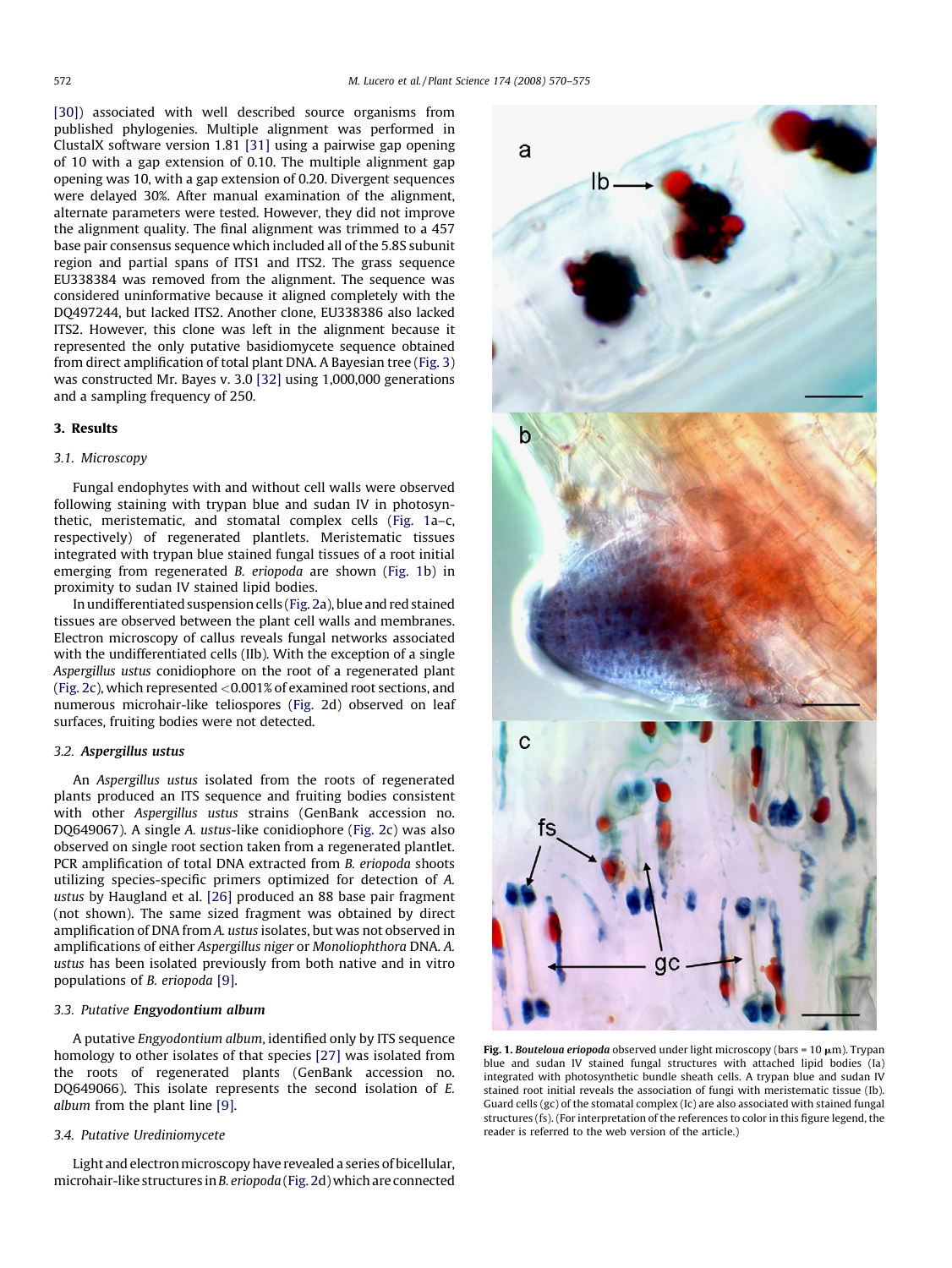<span id="page-3-0"></span>

Fig. 2. Stained fungal chitin (blue) and lipid bodies (red) appear to lie between the membrane and cell wall (clear) of individual B. eriopoda suspension cells (IIa,  $bar = 15 \mu m$ ). Scanning electron microscopy reveals branched fungal hyphae (bh) associated with B. eriopoda callus tissue (IIb, bar =  $100 \mu m$ ). A single Aspergillus ustus fruiting body was observed on a root section of regenerated, aseptically cultured B. eriopoda plantlets (IIc, bar =  $10 \mu m$ ). Structures resembling rust teliospores populate the leaf surface of regenerated **B. eriopoda**. These structures are easily mistaken for plant microhairs, but differ in that they are connected to stained hyphae (h) rather than to leaf short cells (IId, bar =  $10 \mu m$ ). (For interpretation of the references to color in this figure legend, the reader is referred to the web version of the article.)

to hyphae. These structures are occasionally observed producing spores [\[19\].](#page-5-0) The bicellular structures resemble fruiting bodies of Puccinia and other Urediniomycetes. Like Urediniomycetes, these fungi appear to be obligately associated with the host plant. Similar fungi are associated with other C4 grasses [\[19\].](#page-5-0)

## 3.5. Unidentified ascomycete isolate

DNA extracted from hyphae severed from roots of a regenerated plantlet (GenBank accession no. DQ520628) bore BLASTn homology to several Mycosphaerella strains [\[33\]](#page-5-0). Mycosphaerella have been well described in association with the salt marsh grass Spartina alterniflora [\[34\].](#page-5-0) Spartina and Bouteloua both belong to the tribe Cynodonteae. However, Mycosphaerella generally grow well on agar based medium, while this isolate did not. Since the root-associated hyphae lacked fruiting bodies or other defining characteristics, only the ITS sequence is available for preliminary identification.

## 3.6. Moniliophthora sp. isolate

A Moniliophthora isolated from roots of regenerated plants from this line was deposited in the U.S. National Fungus Collection under accession MCA2500. This organism did not produce fruiting bodies necessary for species assignment. However, a phylogenetic analysis based on three gene sequences placed it solidly within the genus [\[23\].](#page-5-0) A sequence amplified directly from *B. eriopoda* callus DNA (GenBank accession no. EU338386) sequence was homologous to the sequence obtained from the Moniliophthora isolate, indicating that this basidiomycete strain persists within the plant line.

## 3.7. Detection of cryptic, uncultured endophytes

Seven clones generated from amplified ITS DNA extracted directly from B. eriopoda are listed in [Table 1.](#page-1-0) Primers used for amplification, the GenBank accession [\[35\]](#page-5-0) of the clones, and the taxonomic grouping of the source organism are shown. One clone was described with the Moniliophthora strain above. Four clones likely represent grass sequences (GenBank accession nos. EU338389, EU338384, DQ497245, and DQ497244). Three of these were utilized for the phylogenetic analysis. The Bayesian analysis illustrated by the tree in [Fig. 3](#page-4-0) places three of these clones with the grass species, Bouteloua gracillis (GenBank accession no. AF019835). Two other clones (GenBank accession nos. EU338387 and EU338388), aligned pairwise with sequences representing Phoma (GenBank accession no. AF126816) [\[29\]](#page-5-0) and Alternaria (GenBank accession no. AAU05195) [\[30\]](#page-5-0) species, respectively. These strains have never been detected as isolates.

The Bayesian cladogram illustrated in [Fig. 3](#page-4-0) clearly separates the seven clone sequences into distinct ''grass'' and ''ascomycete'' and ''basidiomycete'' clades. Two of the sequences appear to represent taxa from the genera Phoma and Alternaria which were not previously represented by isolates.

# 4. Discussion

The four fungal strains isolated from in vitro, regenerated B. eriopoda and the obligate, Uredinomycete-like endophyte observed microscopically [\[19\]](#page-5-0) demonstrate that aseptically propagated, asymptomatic plants are capable of harboring diverse endophyte communities. These isolated strains have all been previously observed in B. eriopoda [\[9\].](#page-5-0) The ITS sequences obtained from direct amplication of total plant DNA were expected to produce sequences homologous to those obtained from the four isolates, or possibly to an Urediniomycete (Fig. 2d). However, only one ITS sequence (GenBank accession no. EU338386) bore homology to a previously isolated specimen. The two fungal sequences amplified directly from the host, (GenBank accession nos. EU338387 and EU338388) indicate diversity within the micropropagated plant culture exceeds diversity revealed through isolation and microscopy. Failure to detect ITS sequences homologous to each of the isolated strains may indicate that one or more of these strains have been eliminated from the plant line.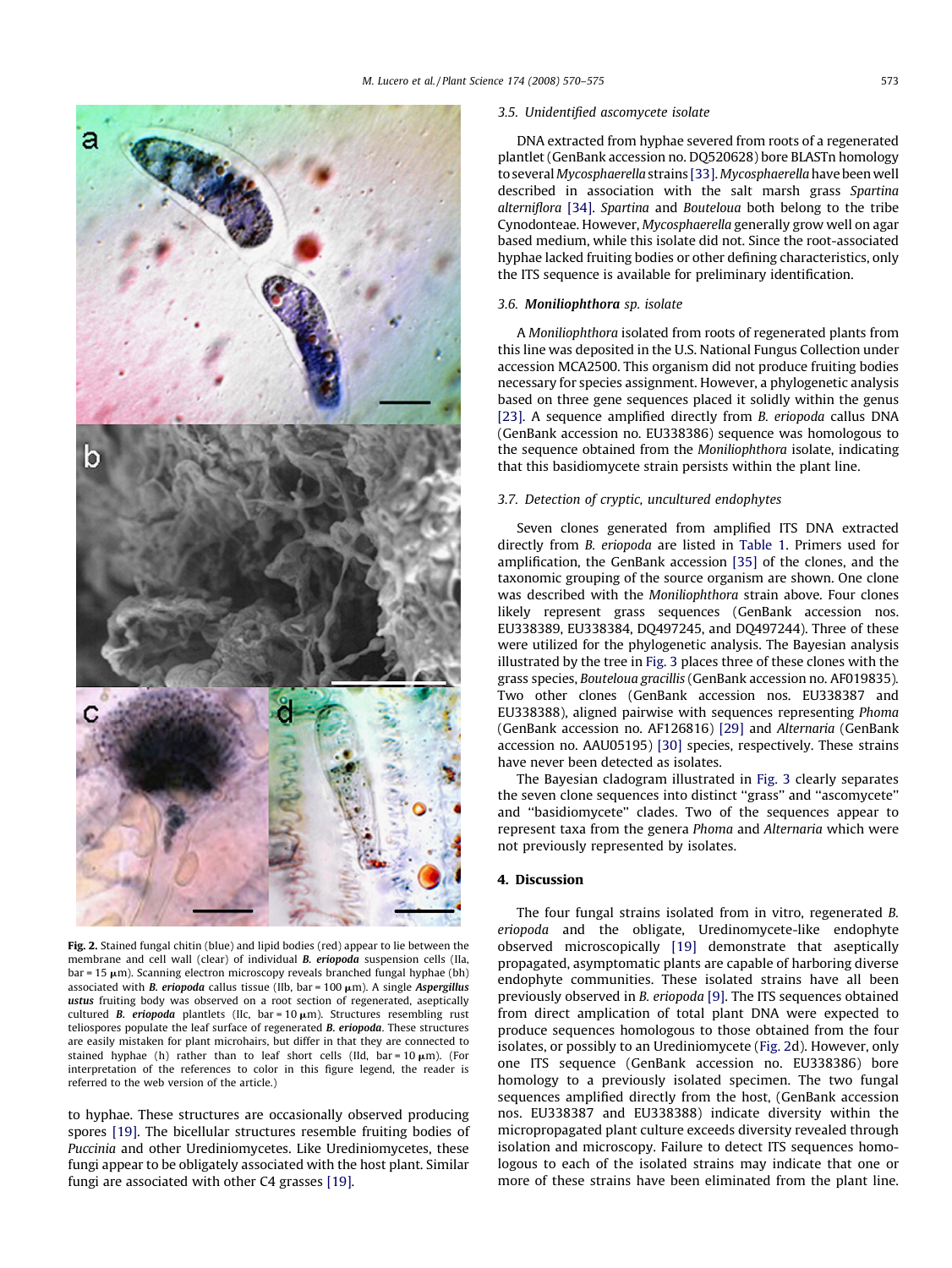<span id="page-4-0"></span>

Fig. 3. A Bayesian tree illustrates to diversity of ITS sequences associated with micropropagated B. eriopoda by comparing sequences to taxa representing the host and putative endophyte genera. Solid clades separate the grass sequences from 5 ascomycete and basidiomycete taxa. Credibility values are shown as probabilities for each clade.

Alternate conclusions are that some species were present below the detection limits of PCR, or that PCR bias resulted in preferential amplication of only a subset of the fungal sequences present in the plant tissue. This last conclusion is supported by the observation that A. ustus was detected with specific primers even though universal primers failed to amplify an A. ustus sequence. Custom primers designed to target sequences of the E. album, Moniliophthora, and the Mycosphaerella-like fungus all amplified ITS regions from pure isolates, but did not work well in mixed samples (data not shown). Improved specific primers may be necessary in order to detect these species within the mixed consortium. Microdissection may also facilitate amplification of fungal DNA with minimal contamination by plant or other fungal cells. With microdissection, the Urediniomycete-like structures could be severed from leaf tissues, and DNA could be extracted and amplified with universal primers.

The Bayesian tree produced by analyzing ITS regions amplified from host and endophyte DNA illustrates a minimum of 1 plant, 5 ascomycete, and 1 basidiomycete taxa associated with a single micropropagated plant line. While the identified taxa are all associated with pathogenic or saprophytic ecological roles, it must be acknowledged that the callus and regenerated plants obtained from this line are growing asymptomatically under micropropagation. Perhaps more remarkably, even the rapidly growing strains such as A. ustus, which readily grows on artificial medium once separated from the plant host, do not readily propagate on medium when the plant is actively growing. Plant and/or fungal processes may be restricting the growth of hyphae to inner plant tissues. This cryptic presence of diverse fungi systemically associated with rapidly growing, regenerated cell lines provides ample opportunity for complex, cross-species interactions [\[7\]](#page-5-0).

While the diversity of the fungal communities in natural plant habitats is expected to exceed what we report in vitro, [\[3,36–38\]](#page-5-0) the presence of six or more fungal taxa complicates efforts to demonstrate cause and effect with respect to individual plant– endophyte interactions. Potential for source identification errors is high [\[39,40\],](#page-5-0) and experiments must proceed with caution. The identification of ITS sequences specific for each endophyte is an important step towards developing molecular tools needed to monitor dynamics of the fungal population that influence establishment, growth, and reproduction of B. eriopoda [\[16\]](#page-5-0).